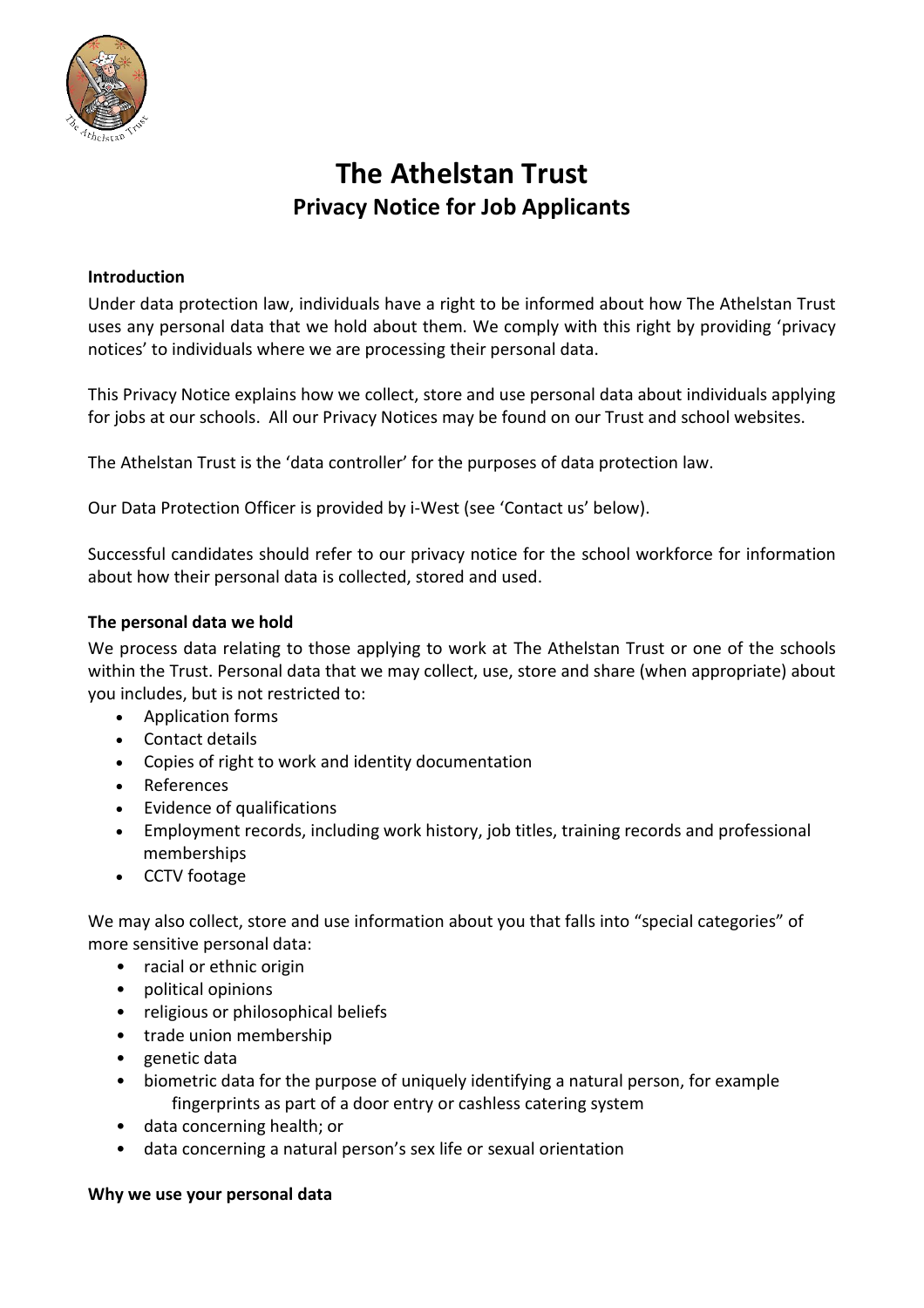The purpose of processing your personal data is to aid the recruitment process by:

- Enabling us to establish relevant experience and qualifications and information provided to assist us to appoint the most suited candidate for the advertised position
- Facilitating safe recruitment, as part of our safeguarding obligations towards students
- Enabling equalities monitoring
- Ensuring that appropriate access arrangements can be provided for candidates that require them.
- Complying with our legal duty under the Education (Health Standards) (England) Regulations 2003 as reflected in Keeping Children Safe in Education, to verify your mental and physical fitness to carry out your work responsibilities. We may also need to make any reasonable adjustments at interview if you have a disability and may therefore need information about your disability to support this process*.* In accordance with the Equality Act, we will not otherwise seek any health information before a job offer is made. After a job offer is made, we may seek additional information – for example, any absence due to sickness or information about any disability.

## **The lawful basis upon which we process your personal data**

We only collect and use personal information about you when the law allows us to. Most commonly to:

- Take steps to enter into a contract (e.g. employment contract with you)
- Comply with a legal obligation
- Carry out a task in the public interest

Less commonly, we may also use personal information about you where:

- You have given us consent to use it in a certain way
- We need to protect your vital interests (or someone else's interests)

Where we process more sensitive data (known as special category personal data) on you we need an additional legal basis. The bases we mainly use are:

- Processing is necessary in the field of employment.
- Legal obligation
- Substantial public interest:
	- o Statutory and government purposes (e.g. Ofsted, DfE)
	- o Equality of opportunity or treatment
	- o Preventing and detecting unlawful acts
	- o Preventing fraud
	- o Support for individuals with a particular disability or medical condition
- Your explicit consent

Where you have provided us with consent to use your data, you may withdraw this consent at any time. In such cases, we will cease to process the data. We will make this clear requesting your consent and explain how you go about withdrawing consent if you wish to do so.

To maintain your vital interests where you are physically or legally incapable of giving consent (e.g. where you are unconscious and in need of medical assistance), and where your health data is then shared).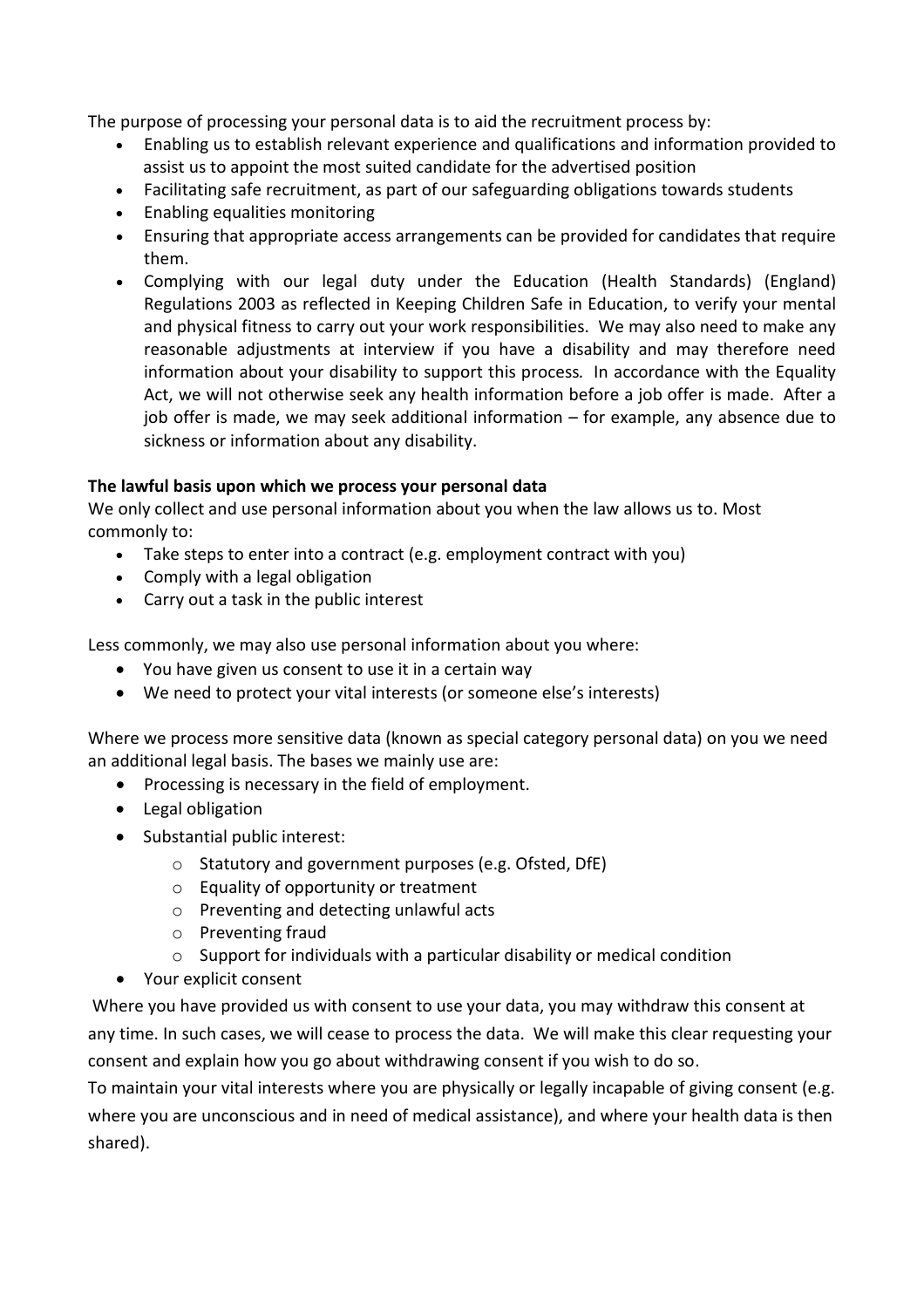Some of the reasons listed above for collecting and using personal information about you overlap, and there may be several grounds which justify the school's use of your data.

Please refer to our 'Special Categories of Personal Data Policy' which is published on our website for further information as to how we safeguard and process special category data.

## **Criminal convictions**

We will only use information about criminal convictions or offences where the law allows us to. Usually this will either be either on the basis of our legal obligations in relation to safeguarding, assisting the police or other relevant agencies, preventing fraud, health and safety, or with your consent. We do not retain DBS certificates themselves.

Criminal convictions are treated in a similar way to special category data. Where we process criminal convictions we also need to identify an additional ground for processing. Usually this will either be either on the basis of our legal obligations in relation to safeguarding, preventing fraud or with your consent – for example you have told us about it.

#### **Collecting this information**

As part of the recruitment process we are required to collect certain information from you to comply with our legal responsibilities, and mandatory fields on application forms must be fully completed. However, in some instances you can choose whether to provide some information to us, for example information required in connection with equal opportunities monitoring. Whenever we seek to collect information from you, we make it clear whether you must provide this information (and if so, what the possible consequences are of not complying), or whether you have a choice.

#### **How we store this data**

Personal data we collect as part of the job application process is stored in line with our data retention policy, which is available upon request. For unsuccessful candidates the information is retained for 6 months after the date of the appointment. For successful candidates this is held for the duration of their employment, plus 6 years after termination of your employment, unless there is good reason for us to retain it for a longer period – for example in conjunction with our safeguarding responsibilities, or if we are notified of a legal claim.

When it is no longer required, we will delete or securely dispose of the information.

#### **Data sharing**

We do not share information about you with any third party without your consent, unless the law and our policies allow or require us to do so.

Where it is legally required or necessary (and it complies with data protection law), we may share personal information about you with: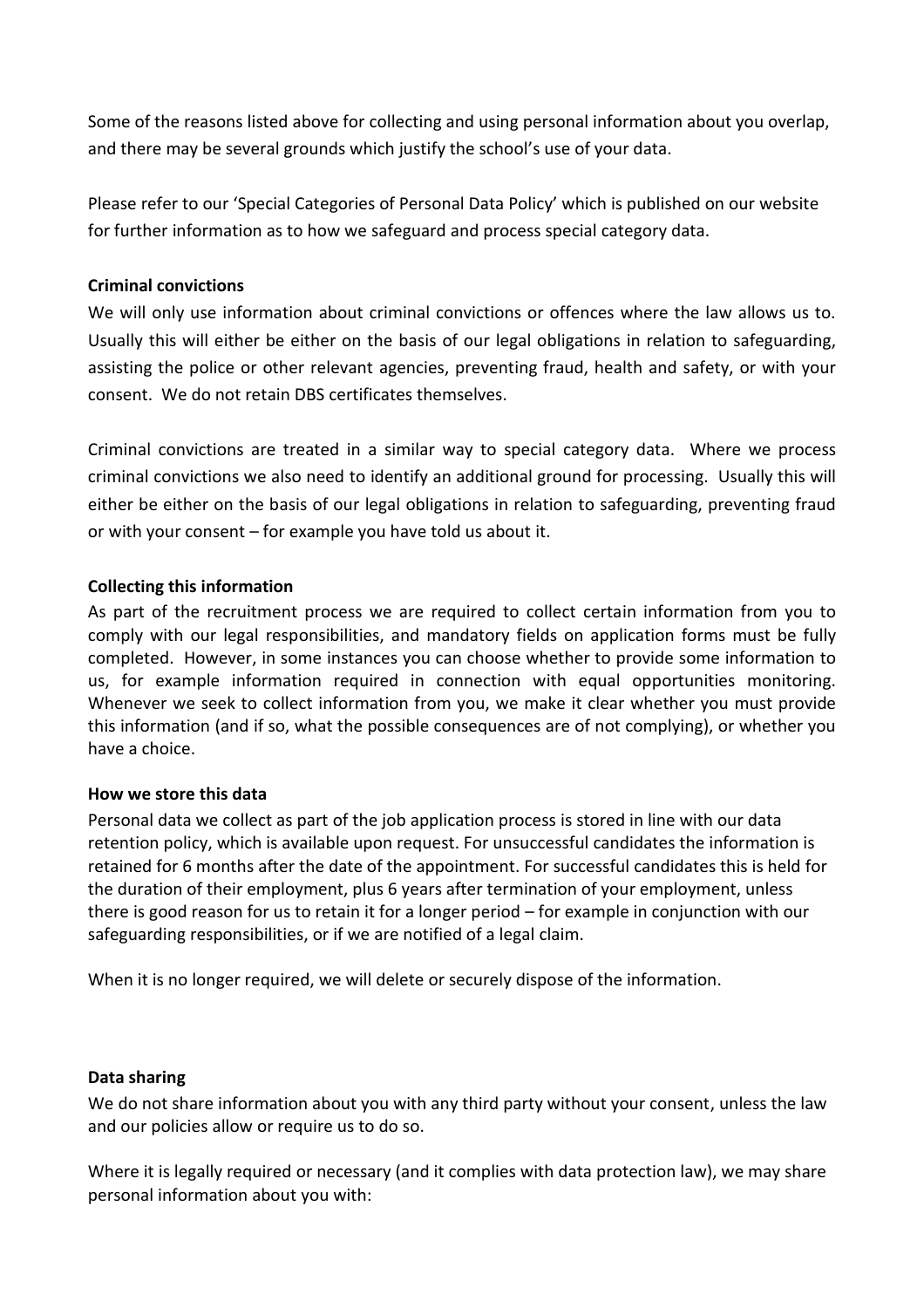- Our local authority or other statutory bodies to meet our legal obligations to share certain information with it
- Suppliers and service providers to enable them to provide the service we have contracted them for, such as HR and recruitment support
- Professional advisers and consultants
- Employment and recruitment agencies
- Internally with Governors/Trustees if they were involved with an appointment
- Occasionally with our Data Protection Officer e.g., in the event of a subject access request

# **References**

Keeping Children Safe in Education and the school's recruitment policy require us to seek a reference from your most current employer and one other referee. Keeping Children Safe in Education advises that references should be taken up in advance of any interview. You will be asked on the application form if you are happy for your referee to be contacted in advance of any interview.

# **Transferring data internationally**

In the event that we have to transfer personal data from the UK to a country or territory outside of the European Economic Area, we will do so in accordance with data protection law and obtain sufficient safeguards.

# **How to access the personal information we hold about you**

Individuals have a right to make a 'subject access request' to gain access to personal information that the Athelstan Trust holds about them.

If you make a subject access request, and if we do hold information about you, we will:

- Give you a description of it
- Tell you why we are holding and processing it, and how long we will keep it for
- Explain where we got it from, if not from you
- Tell you who it has been, or will be, shared with
- Let you know whether any automated decision-making is being applied to the data, and any consequences of this
- Give you a copy of the information in an intelligible form

You may also have a right for your personal information to be transmitted electronically to another organisation in certain circumstances. If you would like to make a request, please contact admin@theathelstantrust.org

# **Your other rights regarding your data**

Under data protection law, individuals have certain rights regarding how their personal data is used and kept safe. You have the right to:

- Object to the use of your personal data if we are processing it on the basis of public interest; the exercise of official authority, or legitimate interests, in which case we will consider your objections particularly those around damage or distress, and balance them against the interests of the Trust to continue to process the data
- Object to your data being used to send you direct marketing
- Object to the use of your personal data for decisions being taken by automated means (by a computer or machine, rather than a person)
- Request that data which you believe to be inaccurate is amended